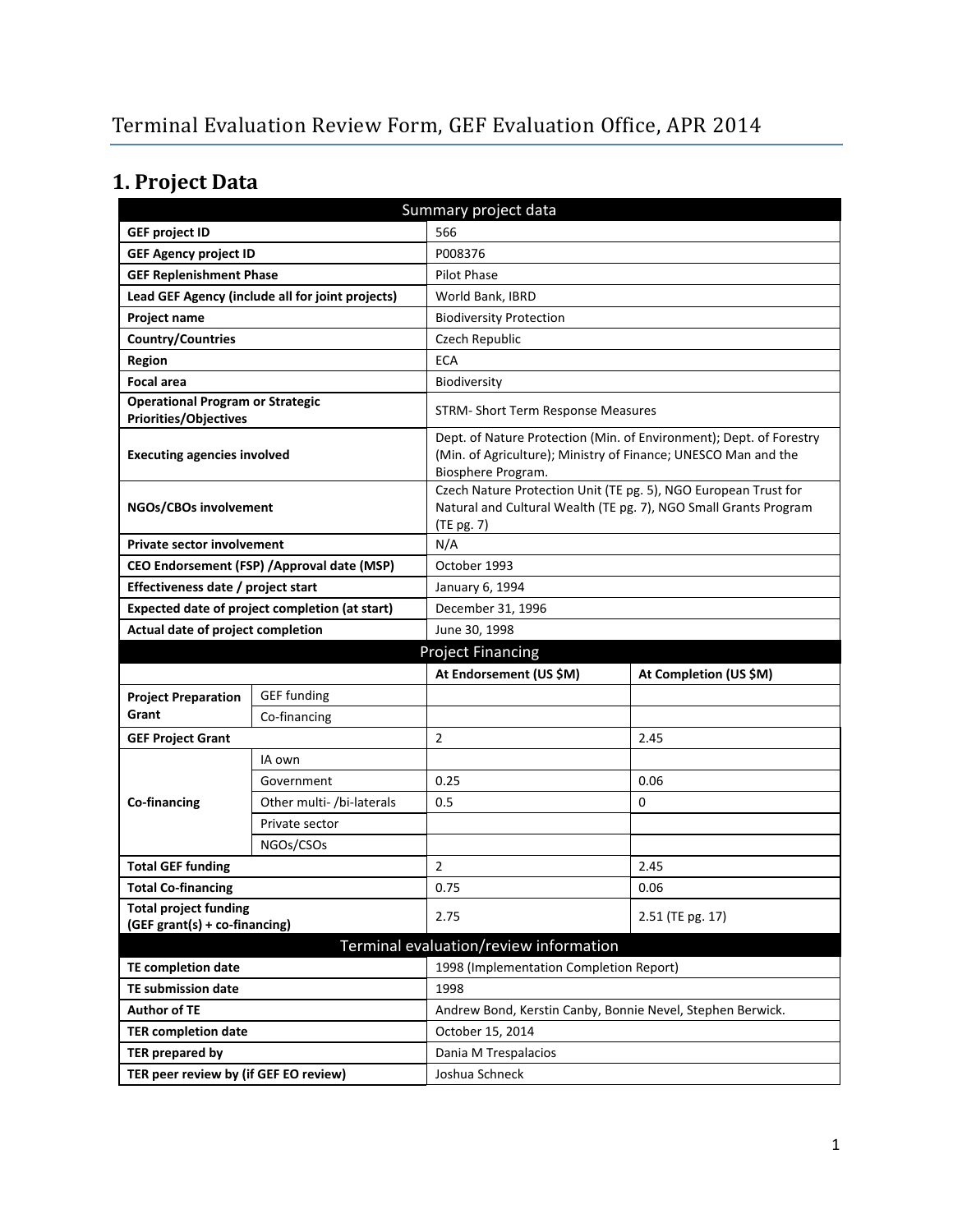| <b>Criteria</b>                                  | <b>Final PIR</b> | <b>IA Terminal</b><br><b>Evaluation</b> | <b>IA Evaluation</b><br><b>Office Review</b> | <b>GEF EO Review</b> |
|--------------------------------------------------|------------------|-----------------------------------------|----------------------------------------------|----------------------|
| <b>Project Outcomes</b>                          | N/A              | HS                                      | МS                                           | MS                   |
| <b>Sustainability of Outcomes</b>                | N/A              |                                         | <b>Uncertain</b>                             | <b>ML</b>            |
| <b>M&amp;E Design</b>                            | N/A              | N/R                                     | N/R                                          | MU                   |
| <b>M&amp;E</b> Implementation                    | N/A              | N/R                                     | N/R                                          | <b>NR</b>            |
| <b>Quality of Implementation</b>                 | N/A              |                                         |                                              |                      |
| <b>Quality of Execution</b>                      | N/A              |                                         |                                              |                      |
| <b>Quality of the Terminal Evaluation Report</b> |                  |                                         |                                              | MS                   |

## **2. Summary of Project Ratings**

## **3. Project Objectives**

3.1 Global Environmental Objectives of the project:

The Global Environmental Objective is to protect and strengthen forest and ecosystem biodiversity in the Czech Republic by protecting three representative ecosystems of alpine meadows, lowland forests and wetlands, and mountain forests. (Project Document pg. 2) The Palava zone was selected for its unique floodplain forest remnants, including internationally significant Ramsar designated wetlands in Morava and Dyje, which are under increasing pressure from agriculture and visitors. The Krkonose zone was selected for its stressed alpine meadows and forests, impacted by transboundary air pollution and overuse by concentrated recreation. The Sumava mountain forests were selected because it is a highly restricted area just recently opened to general recreation, thus offering a unique window of opportunity for conservation. (Project Document pg. 1)

3.2 Development Objectives of the project:

The Development Objective of this project is to protect and strengthen biodiversity in the Czech Republic by supporting the activity of three transnational biodiversity protection networks (Sumava National Park, Krkonose Reserves, and Morava Floodplain Forests and Wetlands), and developing systems of financially sustainable biodiversity protection. (Project Document pg. 2) The immediate objectives of the project include improved management of ecosystems, improved institutional infrastructure, development of community support, and development of sustainable revenue generating mechanisms.

Specific project components are described in the Project Document and listed below:

#### 1- **Biodiversity Protection Program**

- Management of key ecosystems, including an ecological management team for each National Park, a scientific advisory group, a joint cooperative strategic plan
- Development of Community Support, including a research and education center at Palava, interpretation facilities at Sumava, and a visitor center at Krkonose
- Wildlife Research and Management, including a Capercaillie Breeding Program and conservation of non-tree plant species
- 2- **Conservation Program**:
	- Preparation of sustainable development strategies, including research of carrying capacity and revenue mechanisms, identification of habitat carrying capacity levels, places where these are exceeded, and implementation of measures to maintain carrying capacity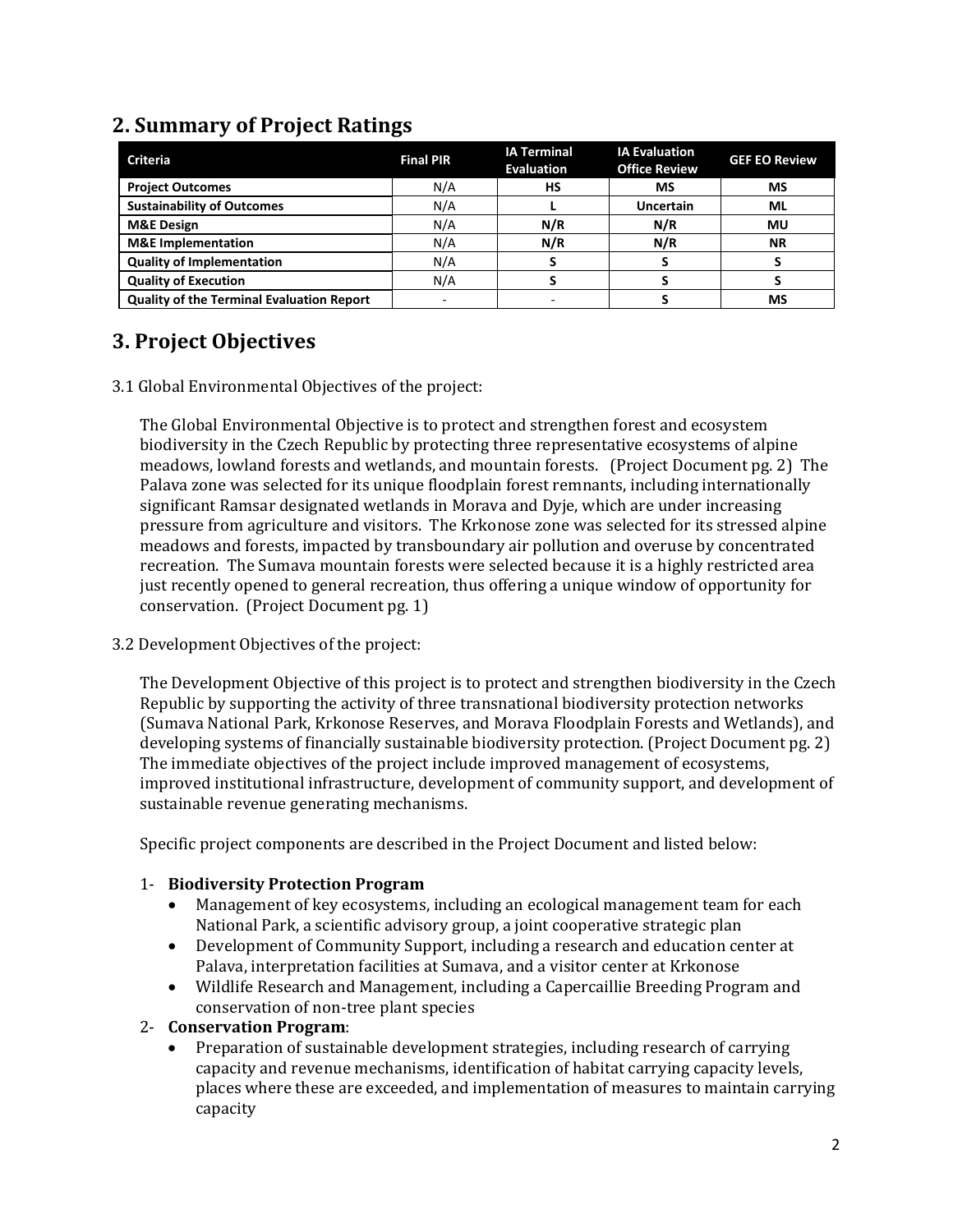- Demonstration projects, including sustainable viticulture, and model agriculture programs.
- 3- **Institutional Infrastructure Improvement Program**:
	- NGO Small Grants Program for support of transboundary biodiversity protection
	- Computerization, Monitoring, Data Management, including GIS capability
	- Infrastructure Improvement, including studies on waste water treatment and reduction, basic infrastructure at Sumava and Palava, and monitoring equipment at Krkonose
	- Project Management and Coordination. The PMCU would be established inside the Department of Nature at the Czech Ministry of Environment, and there would be Regional Scientific Committees for each park
	- Training activities, including a needs analysis

3.3 Were there any **changes** in the Global Environmental Objectives, Development Objectives, or other activities during implementation?

There were **no changes** in the Global Environmental and Development Objectives of this project.

However, the TE mentions two significant changes in the allocation of funds and in the organization of project subcomponents. The project reallocated \$14,000 USD to the Krkonose alpine meadow management component when it was found that the bids for the equipment used in meadow restoration came in at 70% higher than the estimated at appraisal, and the project reallocated \$28,000 USD towards the Ecosystem Research component at Sumava to improve knowledge of peatlands in the project. (TE pg. 7) Under the Conservation program, the project merged the originally separate subcomponents of Sustainable Development Strategy and identifying carrying capacity into a single component. (TE pg. 5)

#### **4. GEF EO assessment of Outcomes and Sustainability**

Please refer to the GEF Terminal Evaluation Review Guidelines for detail on the criteria for ratings.

Relevance can receive either a Satisfactory or Unsatisfactory rating. For Effectiveness and Cost efficiency, a six point rating scale is used (Highly Satisfactory to Highly Unsatisfactory), or Unable to Assess. Sustainability ratings are assessed on a four-point scale: Likely=no or negligible risk; Moderately Likely=low risk; Moderately Unlikely=substantial risks; Unlikely=high risk. In assessing a Sustainability rating please note if, and to what degree, sustainability of project outcomes is threatened by financial, sociopolitical, institutional/governance, or environmental factors.

Please justify ratings in the space below each box.

| 4.1 Relevance | Rating: Satisfactory |
|---------------|----------------------|
|               |                      |

The project objectives are consistent with those of the GEF's Biodiversity focal area. The three areas targeted for conservation are considered important centers of species evolution, and are theoretically protected by national park or reserve status, but need increased support and improved management. The Palava floodplain includes internationally significant RAMSAR wetlands which are under increasing visitor and agricultural pressure since the removal of military border restrictions. Both the Sumava forests and the Krkonose ecosystem face rising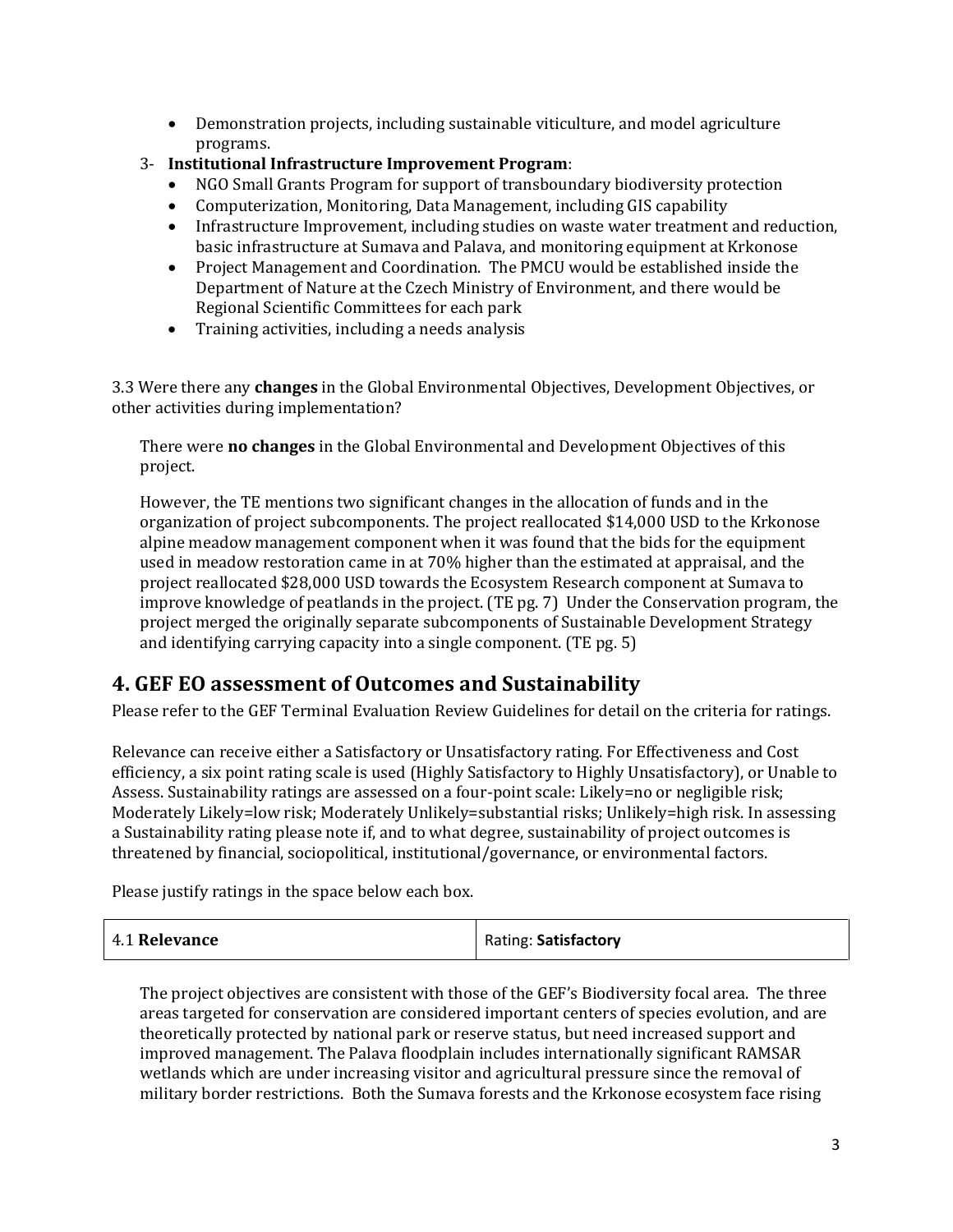pressure from increased recreational use. (Project Document pg. 1) All three areas provide an opportunity to conserve a large number of important wild animal and plant species, and many endemic, rare, endangered or historic varieties of commercial plants. (Project Document pg. 1)

The project is in line with country priorities. The conservation of these areas is a high priority to the Czech government, but at the time the government did not have funds to carry out the project's objectives, and did not want to borrow external resources at market rates of interest. (Project Document pg. 1) The three targeted sites are all in transboundary areas, providing the opportunity to explore cooperative relationships with neighboring park administrations of Bavaria, Poland, Austria, the Slovak Republic and Hungary. (Project Document pg. 1)

| 4.2 Effectiveness | Rating: Moderately Satisfactory |
|-------------------|---------------------------------|
|-------------------|---------------------------------|

The overall goal of the project is to strengthen forest and ecosystem biodiversity in the Czech Republic by protecting three representative and transnational ecosystem networks in Krkonose Reserves, Sumava National Park, and the Morava Floodplain Forest and Wetlands. (Project Document pg. 2)

The TE reports that nearly all the work planned was achieved, with particularly high satisfactory results in the public awareness and environmental education programs and investments, the Palava wetlands restoration and viticulture demonstrations, the establishment of the endangered species nursery in Krkonose, and in wildlife research and management. (TE pg. iv) After initial adjustments, most activities were carried out in accordance with the principles outlined in the Project Technical Document. (TE pg. 3)

The Biodiversity Protection Program achieved the restoration of forest and wetland ecosystems, the development and implementation of management alternatives for mountain meadows, a wildlife management program, public education and awareness activities, applied research and the ex-situ conservation of native non-tree plant species. (TE pg. 4) Project-wide, international cooperation and coordination for trans-boundary conservation were initiated under the auspices of the Project, including a regional workshop in Mikulov, which transferred the lessons learned and experience of the GEF projects in the Region. (TE pg. 3) The transboundary management of wildlife between Bavaria and Sumava is underway, with the adoption by German biologists of the methods and tools developed under this project. (TE pg. 4) The project funded significant amounts of environmental education and public awareness activities in the three protected areas – including the construction of a research/education center in Palava, and ecological exhibits and interpretive materials in all three target areas. (TE pg. 5)

The Conservation Program was highly successful in the early demonstration viticulture subcomponent near Palava. 60% of the farmers and vineyard owners have adopted the idea, and the demonstration project has raised community support for the Palava Landscape Protected Area. (TE pg. 5) As a result of the sustainable development strategy process, local planning efforts now include stakeholder participation. A successful example of this advance is found in Sumava, where park authorities now sit on municipality planning committees and local authorities are represented on the PLA Committee. (TE pg. 11)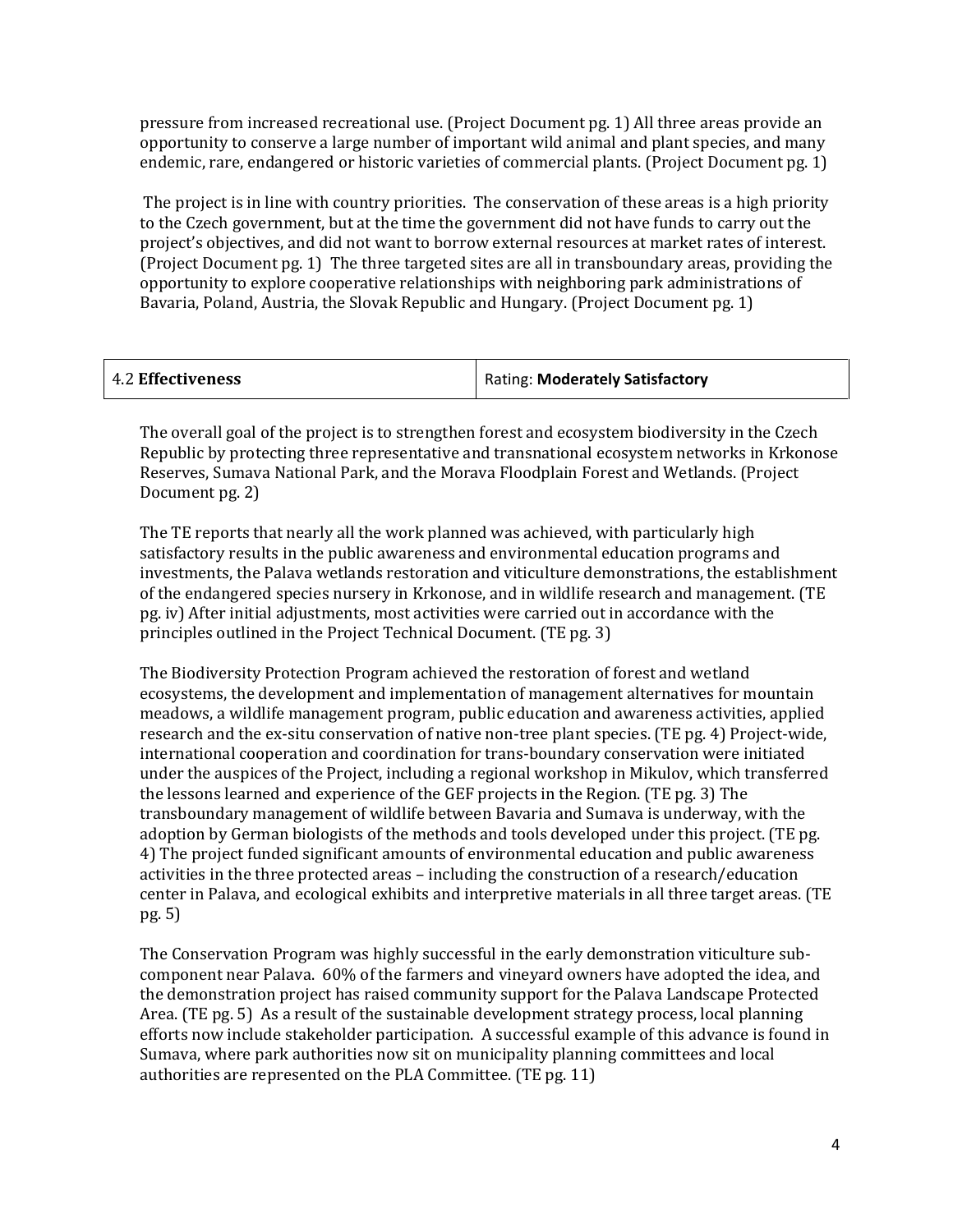The TE reports that all of the components of the Institutional and Infrastructure Improvement Program were completed successfully, most within the original timeframe of the project and with no implementation difficulties. (TE pg. 7) The technology and computerization subcomponent was particularly successful, as it installed communication technology, computers, software and internet connections in regional offices that previously had only phones and no computers. The result has been huge for the daily operations of the entire Czech protected area system. (TE pg. 7) The NGO Small Grants Program was also very successful: 33 grants were awarded to 26 NGOs. Although a minor portion of the small grants were criticized for issues with their technical integrity, the lessons learned from this program will inform the Russia GEF Project now under implementation, and the GEF Central Asia Transboundary Biodiversity Protection Project. (TE pg. 7) Many protected area staff participated in national and international professional development programs, and benefited from professional networking. (TE pg. 7)

However, there were minor shortcomings in the achievement of expected results. The assessment of carrying capacity and the assessment and piloting of revenue generating mechanisms for sustainable development did not meet expectations, due to existing disincentives to long-term sustainable development, and to the challenge of implementing new approaches in public participation and local planning. (TE pg. 3) The restoration of Krkonose Forests and the implementation of wildlife management recommendations was difficult, due to the lack of understanding of conservation principles of forest management, and the prevailing influence of traditional forestry. (TE pg. 3)

The capercaillie breeding program, under the Biodiversity Protection Program, was canceled due to the withdrawal of the Austrian Eco-Fund. (TE pg. 4)

The Sustainable Development Strategy component of the Conservation Program did not meet expectations. (TE pg. 5) Sustainable agricultural practices within the protected area are supported by government subsidies and are unlikely to be replicated outside the protected area. (TE pg. 5) Although the project activities yielded increased understanding and communication between the national park administrations and local authorities and communities, they focused on ecological aspects and were not able to initiate actions to promote potential new revenue-generating mechanisms to benefit either the national park or local communities. Follow-up activities appear to be stymied by political, tax law or legislative barriers. (TE pg. 5-6)

Under the Institutional and Infrastructure Improvement Program, the sub-component on wastewater treatment/reduction pre-feasibility studies in Sumava was canceled because of the budget constraints imposed by the loss of the Austrian Eco-Fund co-financing. (TE pg. 7)

Overall, the project's results are satisfactory, and in many cases, excellent. (TE pg. 30) The project successfully confirmed all three protected areas' biological value and furthered their protection in numerous ways. It introduced new paradigms of ecosystem management, which may have positive long-term impact on all the biodiversity contained in Czech state-owned areas. (TE pg. 8) The long-term biological integrity of the three national park/reserve areas selected is undeniably better protected than prior to the project. (TE pg. 9)

There are highly satisfactory results in the public awareness and environmental education programs, the Palava wetlands restoration and viticulture demonstrations, the endangered species nursery in Krkonose, wildlife research and management. Unsuccessful activities, such as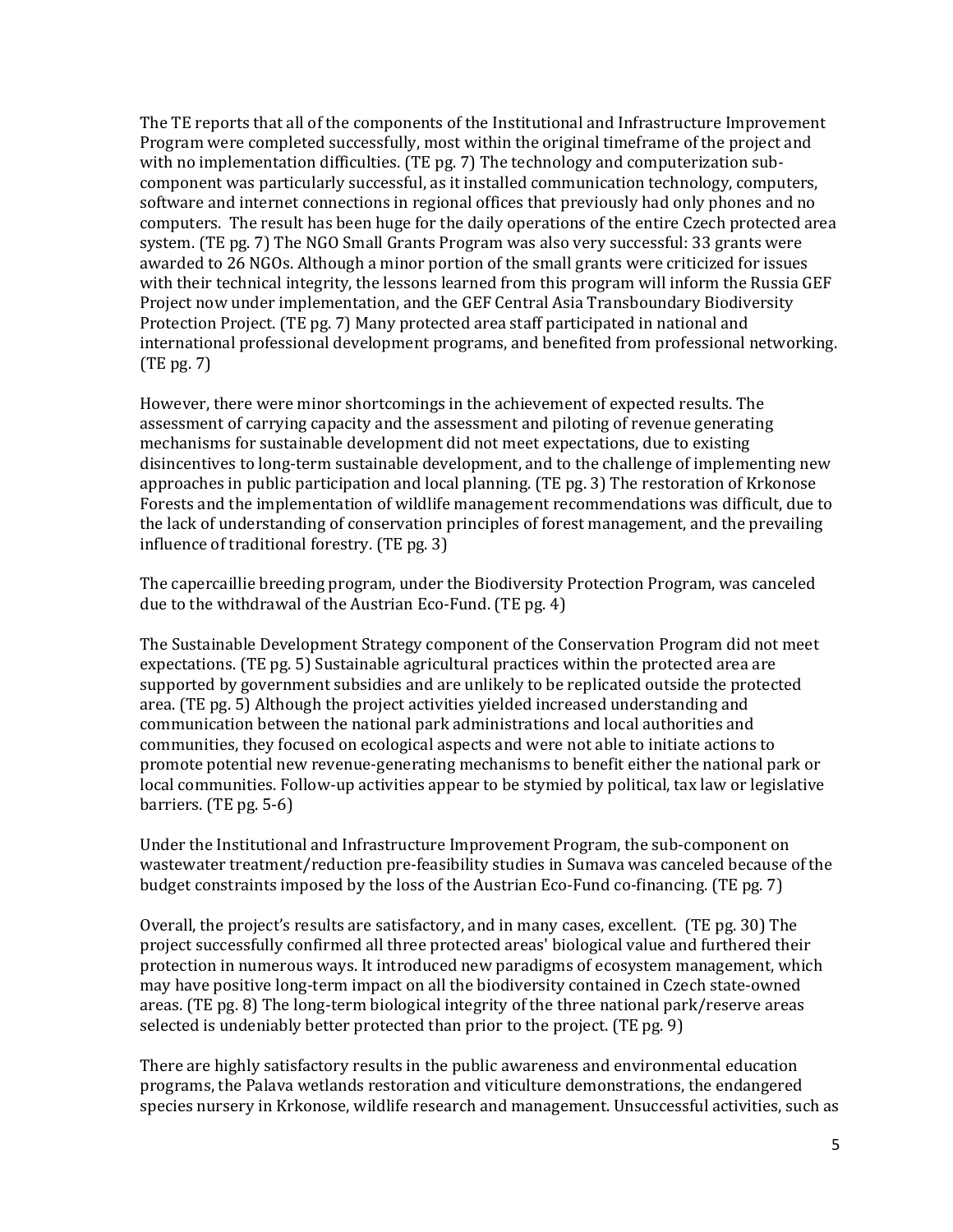the inter-relationship with traditional forest managers and the development of revenue generation mechanisms, did not meet expectations but represent valuable exercises with lessons learned. (TE pg. 10) The project exposed local communities to the value of the Czech natural heritage through public education and awareness programs, demonstration sites, and through the sustainable developments strategy process. Although the sustainable developments strategy were not fully realized, they contributed to the National Conservation Strategy adopted this year (TE pg. 24)

The TE states that the project's successes are noteworthy particularly given the challenges posed by rapid change, as the newly created republic needed to develop institutional capacities, new legal frameworks and an independent civil society while at the same time continuing the transition to a market economy. (TE pg. 3)

Thus, due to moderate shortcomings, the project's effectiveness is rated moderately satisfactory.

| Rating: Moderately Satisfactory |
|---------------------------------|
|                                 |

The TE reports that most project objectives were successfully completed, and that the loss of co-financing during implementation was responsible for the cancellation of the few project subcomponents that were not completed. A misunderstanding of WB requirements for procurement and work program development caused significant implementation delays for the first 18 months of the project. (TE pg. v) There were implementation delays at the start of the project, due to lack of clarity of agency roles, unsuccessful administrative arrangements, and low cooperation. The executing agency successfully resolved these issues. However, project implementation was plagued throughout the life of the project by weak institutions in an emerging new government, indifferent government attitudes towards the environment, an ineffective legal framework, poor management practices and inadequate regulatory implementation, insufficient public involvement, and other environmental challenges.

Perhaps because of these multiple implementation challenges, the project's closing date was postponed twice, causing a final project delay of 18 months. (TE pg. iv)

The TE does not provide any information regarding the cost-effectiveness of this project. It seems project implementation was delayed mostly due to administrative and political problems. Due to these moderate shortcomings, and a lack of sufficient information, project efficiency is rated moderately satisfactory.

| $+4.4$ Sustainability | Rating: Moderately Likely |
|-----------------------|---------------------------|
|-----------------------|---------------------------|

The TE reports that the project achieved biological, technical, institutional, social and to some extent financial sustainability. (TE pg. 31) However, the TE provides evidence that there are moderate risks that may affect the sustainability or project results. Financial security is not assured, and there are a few sociopolitical challenges. But in general, the Czech government is supportive of this project, the results have been successful and well received, the country has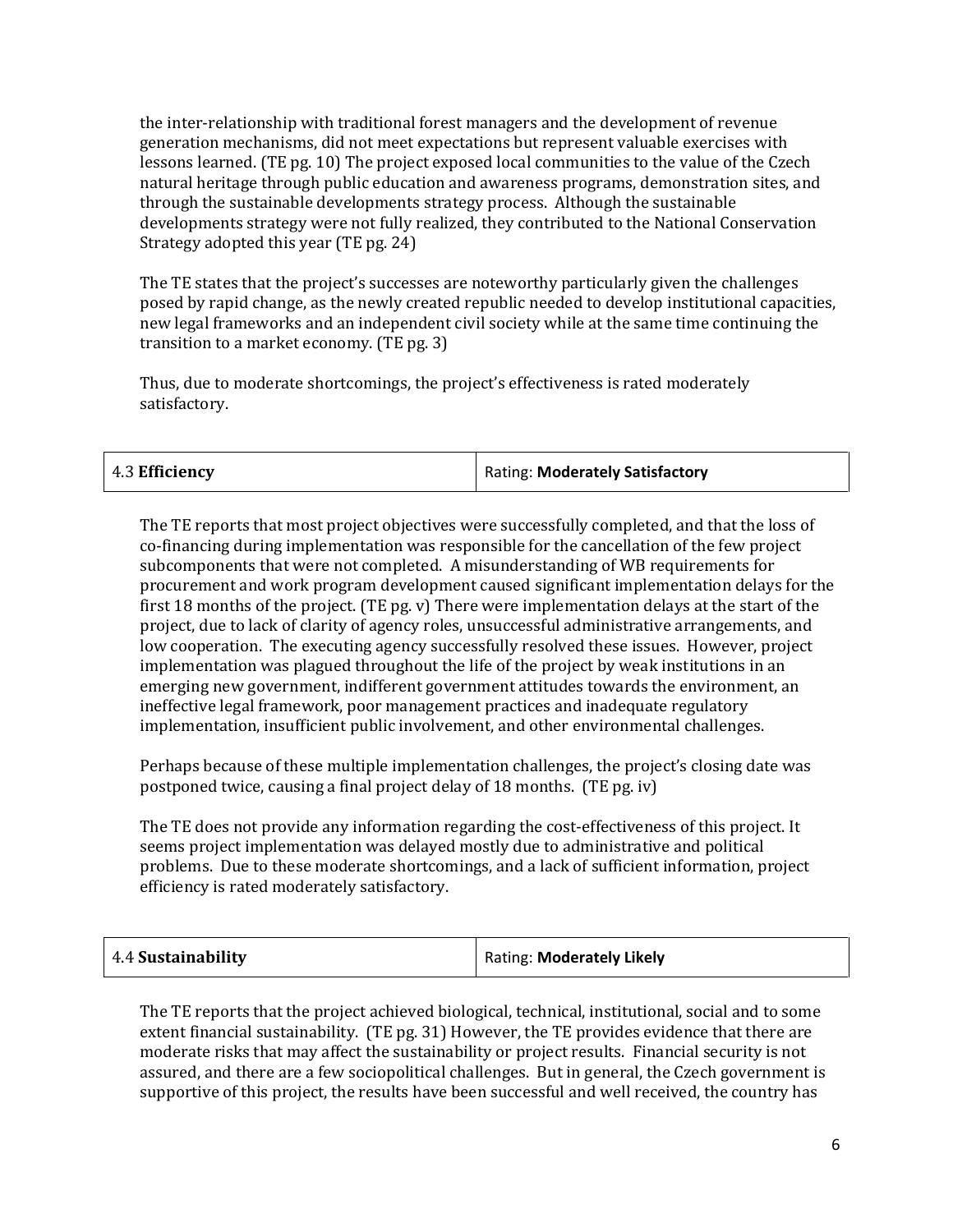increased its capacity to sustainably manage these three protected areas, and thus the sustainability of this project is moderately likely.

**Socio-political Sustainability is Moderately Likely** At the national level, support for environmental education programs is endangered due to a misunderstanding between the Ministries of Education and Environment: each believes environmental education is the jurisdiction of the other and neither takes on a meaningful budgetary responsibility. (TE pg. 5) However, the TE reports that the Minister of Environment indicated that all the initiatives undertaken under this project will continue under an expanded program beginning in 2000, with an expected increase in budget and a regionalization of administrative structures. (TE pg. 11)

**Financial Sustainability is Moderately Likely** The TE states that the project did not create the financial means to continue project activities, nor provide concrete proposals for revenue generation and retention mechanisms that would assist with the financial sustainability of the national park system. (TE pg. 9) However, there is financial security for some of the project's achievements. The three Biosphere Reserves will be maintained and will have access to Czech grant funds to maintain their software programs and internet access. The TE mentions that the "beneficiary areas" are raising money to continue those activities that require "further financial assistance". (TE pg. 11) The maintenance of montane meadows and sustainable agriculture within protected areas will remain dependent on state budgets, and will be given priority in the overall agency budget envelope.

**Institutional Sustainability is Likely** The National Biodiversity Strategy and Action Plan will include many outputs, experiences and recommendations from this project, including the Sustainable Development Strategies. The project strengthened the capacity of institutions, and enabled further collaboration between the Ministries of Agriculture and Environment. There has been good continuity of staff and consultants at the local and central level, and staff now have proven skills in fund-raising. (TE pg. 9)

**Environmental Sustainability is Likely** The TE does not discuss any environmental risks that would endanger the project's activities. It does report that there is reduced environmental stress and improved environmental status as a direct result of project activities, and that the protection of the three targeted areas is expected to continue. (TE pg. 3, 4 9)

#### **5. Processes and factors affecting attainment of project outcomes**

5.1 Co-financing. To what extent was the reported co-financing essential to the achievement of GEF objectives? If there was a difference in the level of expected co-financing and actual co-financing, then what were the reasons for it? Did the extent of materialization of co-financing affect project's outcomes and/or sustainability? If so, in what ways and through what causal linkages?

In this project, co-financing was essential to the achievement of GEF objectives. The loss of the Austrian Eco-Fund co-financing of US\$ 0.5 million resulted in the cancellation of the capercaillie breeding program. (TE pg. 4) Due to the loss of promised government funds, the subcomponent on wastewater treatment/reduction pre-feasibility studies in Sumava was canceled. (TE pg. 7) The loss of co-financing probably explains the increase of direct GEF funding towards the project end, from an expected \$2 million USD to \$2.45 million USD.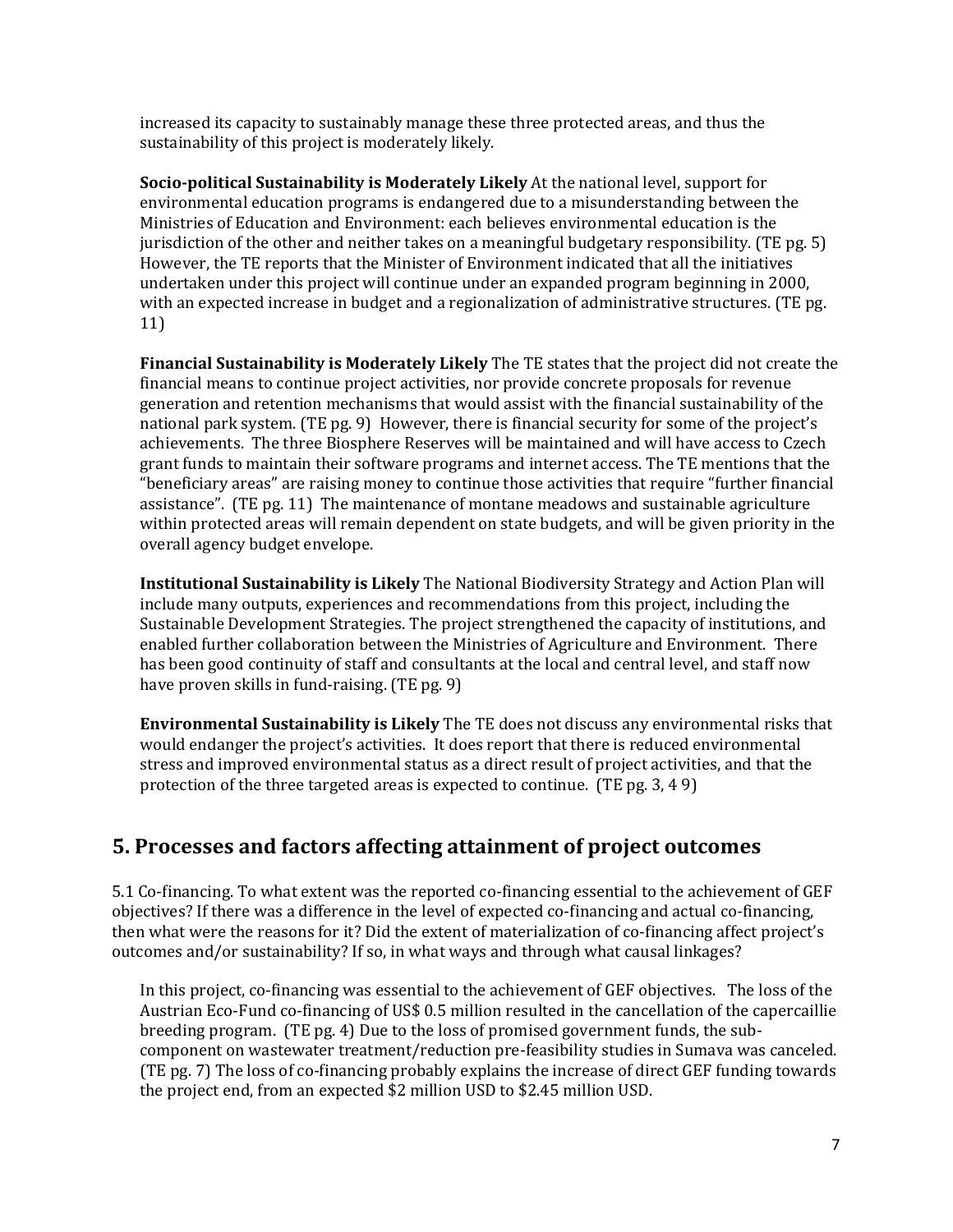Two other examples of the importance of co-financing are found in the TE. Plans for a Krkonose National Park administration building were changed mid-project when other donor funding appeared, and the project instead supported the development of information centers in local towns. (TE pg. 7) The project benefited from UNESCO assistance with internet and telephone connectivity. (TE pg. iv)

5.2 Project extensions and/or delays. If there were delays in project implementation and completion, then what were the reasons for it? Did the delay affect the project's outcomes and/or sustainability? If so, in what ways and through what causal linkages?

The project's closing date was postponed twice, causing a final project delay of 18 months. The TE states that some innovative sub-components required additional time to be successfully implemented. (TE pg. iv)

5.3 Country ownership. Assess the extent to which country ownership has affected project outcomes and sustainability? Describe the ways in which it affected outcomes and sustainability, highlighting the causal links:

The TE states that the project did not clarify the role of the three national park administrations, the Ministry of Agriculture, and the Department of Forestry at the beginning of the project. This led to a lack of ownership and responsibility for any project component that did not involve infrastructure investments. The Project Management Coordination Unit embarked on a program to clarify roles and decentralize project implementation, and successfully changed its role to one of a coordinator supporting the agencies in project implementation. The TE reports that increasing ownership on the part of locals and implementing agencies has contributed to the long-term sustainability of the project activities. (TE pg. 8) Thus, it seems that country ownership had a strong positive relationship with project outcomes and sustainability.

# **6. Assessment of project's Monitoring and Evaluation system**

Ratings are assessed on a six point scale: Highly Satisfactory=no shortcomings in this M&E component; Satisfactory=minor shortcomings in this M&E component; Moderately Satisfactory=moderate shortcomings in this M&E component; Moderately Unsatisfactory=significant shortcomings in this M&E component; Unsatisfactory=major shortcomings in this M&E component; Highly Unsatisfactory=there were no project M&E systems.

Please justify ratings in the space below each box.

| 6.1 M&E Design at entry | Rating: Moderately Unsatisfactory |
|-------------------------|-----------------------------------|
|                         |                                   |

The Project Document describes the Monitoring and Evaluation Plan in Annex 2. (Project Document pg. 63-64) The M&E plan prescribes three supervision missions for each of the two years of expected project duration. The first supervision mission is proposed for October 1993, the second for April/May 1994. Specific expected milestones are listed for each of these two missions, including the functioning of administrative mechanisms, plans for professional development and training programs, and Regional Scientific Coordinating Committee meetings scheduled. The Project Document also states that the expected research resulting from the project that would be published in international peer-reviewed journals would provide further scrutiny for this project. (Project Document pg. 2)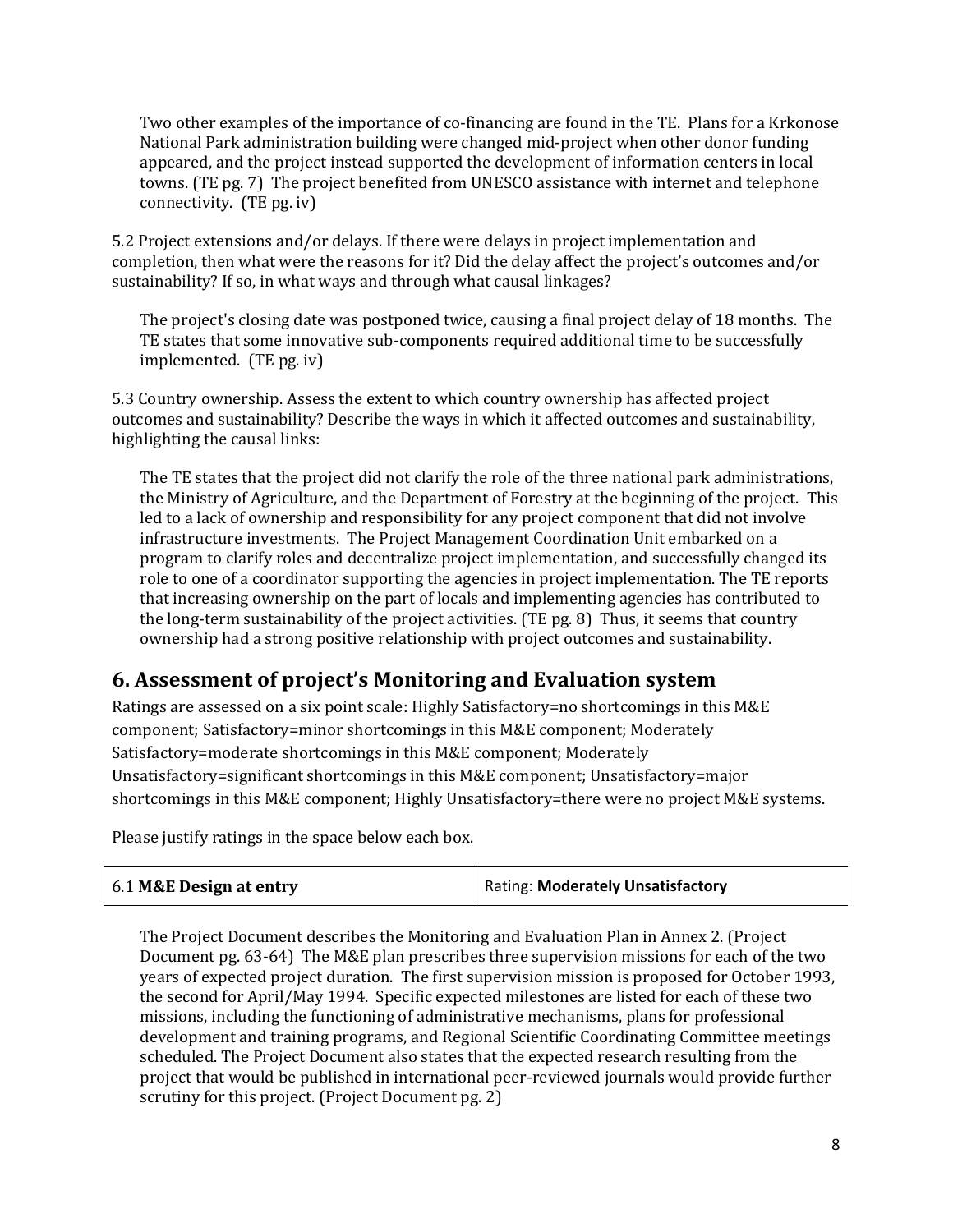The Project Document does not include specific indicators with which to measure the progress towards the achievement of project objectives. The TE notes this, and comments that the absence of indicators for measuring progress is a short coming of project design. (TE pg. vi) Measureable and verifiable indicators of achievements would have assisted with devising midproject adjustments and management responses to changing conditions. (TE pg. 2)

Although the Project Document does allocate staff and budget to monitoring and evaluation activities, there are noticeable shortcomings in the M&E design. The M&E plan does not include baselines, SMART indicators, or a data analysis system. It does prescribe supervision missions, but does not call for specific evaluation studies. In retrospect, the M&E plan was not sufficient, therefore, M&E Design is rated moderately unsatisfactory.

|  | 6.2 M&E Implementation | Rating: Unable to Assess |
|--|------------------------|--------------------------|
|--|------------------------|--------------------------|

The TE does not explicitly discuss the project's monitoring and evaluation system, but does discuss the supervising missions prescribed by the Project Document. Five supervision missions are listed in Table 12 on page 20, thus it may be concluded that the supervision missions planned in the Project Document were carried out, and that the cost of these missions was \$209,000 USD, significantly more than the projected \$88,000 USD. (TE pg. 20)

The TE directly mentions M&E once in the document, in a very confusing statement:

"In addition, the project was a challenge for the implementation of activities being important for global environmental benefits, innovation, demonstration value, applicability and replicability, sustainability, benefit and cost sharing, **monitoring and evaluating mechanisms** and creating a human knowledge network based on the experience and knowledge exchange acquired and developed during the project implementation." (TE pg. 28)

The TE does not mention annual project reports, or any other evaluations that rated the project during implementation. It seems that project implementation was not informed of lessons from M&E activities throughout the project. It is uncertain whether M&E activities beyond the five supervising missions occurred, or whether the TE failed to evaluate these activities. The TE does not mention annual project reports, or any other evaluations that rated the project during implementation With a lack of information, M&E Implementation is not rated.

#### **7. Assessment of project implementation and execution**

Quality of Implementation includes the quality of project design, as well as the quality of supervision and assistance provided by implementing agency(s) to execution agencies throughout project implementation. Quality of Execution covers the effectiveness of the executing agency(s) in performing its roles and responsibilities. In both instances, the focus is upon factors that are largely within the control of the respective implementing and executing agency(s). A six point rating scale is used (Highly Satisfactory to Highly Unsatisfactory), or Unable to Assess.

Please justify ratings in the space below each box.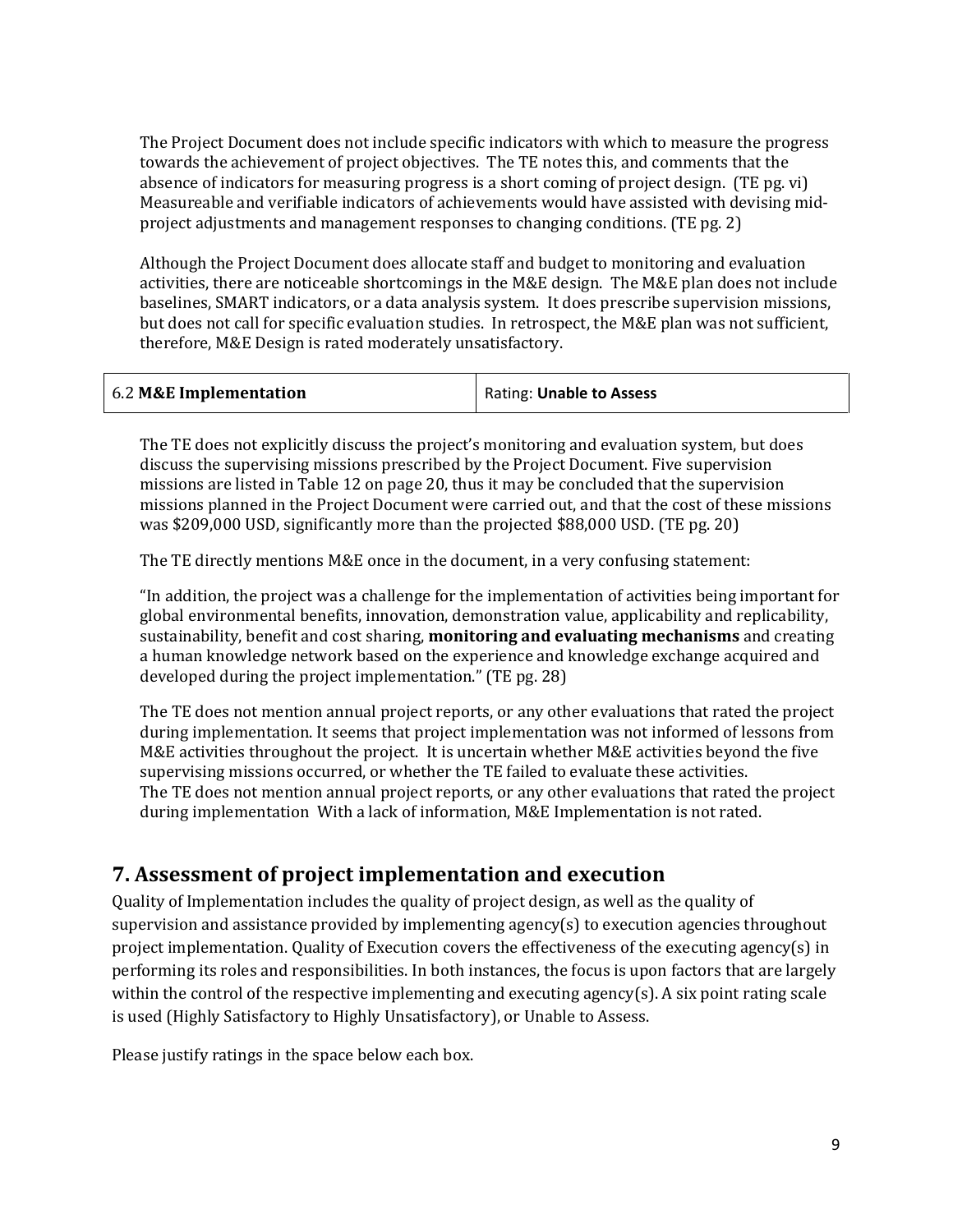| 7.1 Quality of Project Implementation | Rating: Satisfactory |
|---------------------------------------|----------------------|
|                                       |                      |

The TE rates the performance of the World Bank (WB), the implementing agency, as satisfactory, in both project preparation and implementation. (TE pg. 10, 13, 31) The TE reports that there was intensive technical and operational communication between the WB and the Recipient. (TE pg. v) The WB and its consultants provided "satisfactory" project supervision, and assistance with procurement, contract preparation, and technical advice. (TE pg. 10) The WB provided additional training in financial, disbursement and project accounting, although perhaps too late into project implementation. (TE pg. 10)

The TE reports a few problematic issues with the WB's performance that indicate room for improvement, although it seems that these issues did not significantly affect the achievement of project objectives. The TE reports that there were occasional delays in response times by the WB, which were particularly problematic when approvals were required. (TE pg. v) The personnel tasked with management responsibilities changed four times during the project, and that at one point the designated person lasted 3 months. The TE provides inconsistent information regarding the effect of these changes on project implementation. On page 10, TE notes that the WB's core team remained the same, and that the Recipient did not view the changes in task management personnel as detrimental to the project. (TE pg. 10) On page iv, the TE reports that the marked on-going changes in legislative, administrative and institutional arrangements impacted project implementation. (TE pg. iv)

The TE notes that the WB's performance with respect to formal management reporting was "less satisfactory". Although the Implementation Completion Report mission confirmed that aide-memoires were completed for most of the WB's missions, these memoires did not result in the requisite Back to Office Reports and Form 590 completions. (TE pg. 10)

The WB seems to have delivered a mostly successful project implementation, with minor shortcomings in its performance, and therefore it is rated satisfactory.

| 7.2 Quality of Project Execution | Rating: Satisfactory |
|----------------------------------|----------------------|
|----------------------------------|----------------------|

The executing agency for this project is the Project Management Coordination Unit (PMCU), which worked with various government agencies and NGOs during project implementation. These included the Dept. of Nature Protection in the Ministry of Environment, the Dept. of Forestry in the Ministry of Agriculture, the Ministry of Finance, UNESCO's Man and the Biosphere Program, the NGO Czech Nature Protection Unit, and the NGO European Trust for Natural and Cultural Wealth.

The TE reports that the PMCU faced various implementation challenges, particularly at the start of the project. At the beginning of the project, the role of the three national park administrations and the Ministry of Agriculture and Department of Forestry were not clearly defined, which led to a lack of ownership and responsibility for any project component, except for those involving infrastructure investments. (TE pg. v, 8) In response, the PMCU embarked on a program to clarify roles and decentralize project implementation, and was ultimately successful in increasing the collaboration between executing agencies and local groups. The TE reports that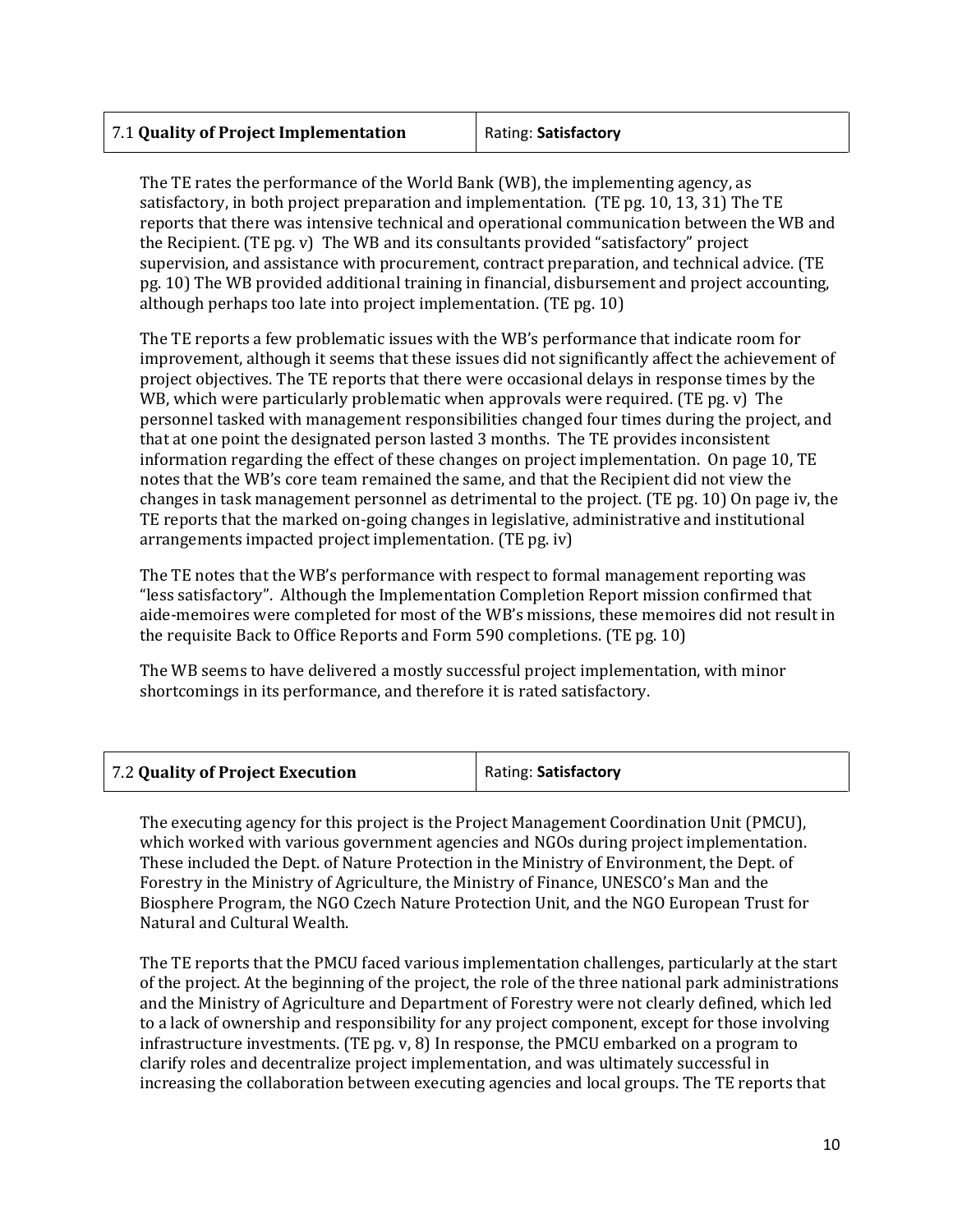increasing ownership on the part of locals and implementing agencies has contributed to the long-term sustainability of the project activities. (TE pg. 8)

During the first six months of the project, the administrative arrangements for the NGO small grants program fell through. In response, the PMCU took on the administration of the NGO Small Grants Program. (TE pg. 7, 8) The historical practice of centralized planning and the suppression of information concerning environmental degradation led to difficulties during the Sustainable Development Strategy process. Locally-based, participatory planning for sustainable development was new approach for the planning authorities, and thus the process took longer than expected to be understood and initiated. (TE pp. iv, 8-9)

There were insufficient arrangements made for the administration of the NGO Small Grants Program, which caused delays at the start of the project. Once the World Bank transferred the administrative responsibility from the Prague Office of the European Trust for Ecological Bricks to the Project Management Coordination Unit, implementation was satisfactory. (TE pg. 30)

The TE reports that relatively frequent changes of high officials in the Ministry of the Environment (including the posts of Minister, Deputy Minister, Director of Department of Nature Conservation) presented complications to the work of Project Management Coordination Unit, necessitating for various rounds of project briefings. However, project implementation and completion was not affected, thanks to the support of officials in the Ministry of the Environment, great cooperation with beneficiaries, cooperation with UNESCO experts, and the efforts of the Project Management Coordination Unit to implement the project in accordance with its rules, goals and challenges. (TE pg. 30)

Other factors that affected project implementation include:

- relatively frequent changes of high officials in the Ministry of the Environment, which "distracted" the PMCU staff and necessitated frequent briefings to new officials (TE pg. iv, 9)
- budget reductions caused by the loss of the Austrian Eco-Fund co-financing (TE pg. iv)
- a lack of understanding of the conservation biology and participatory planning principles of forest management, and the influence of traditional forestry practices, stymied the process of the restoration of Krkonose forests, the expansion of the Palava protected area, and the implementation of wildlife management (TE pg. 9)
- institutional weaknesses associated with the emergence of the new Czech Republic administration and the lack of experience with international donor assistance. (TE pg. 10)

The TE rates the PMCU's performance as satisfactory, since it responded quickly to project delays, and "grew into exemplary management and leadership roles, and ensured the timely implementation of project activities." (TE pg. v, 7, 10) The TE reports that the PMCU appointed "qualified, committed professionals" with "high levels of skills, creativity and commitment", and that this "ensured the smooth implementation of the project", and "provided a fertile ground for many project activities to be rapidly picked up and taken much further than… envisioned". (TE pg. iv, 8) The TE also states that the PMCU contributed significantly not only to the achievement of the project's objectives, but also to the long-term sustainability of all activities by working to increase local and implementing agency ownership. (TE pg. 8)

Thus, despite a challenging environment with indifferent government attitudes towards the environment, an ineffective legal framework, poor management practices and inadequate regulatory implementation, insufficient public involvement, and unsustainable development, the PMCU was successful in executing most of the project's expected objectives.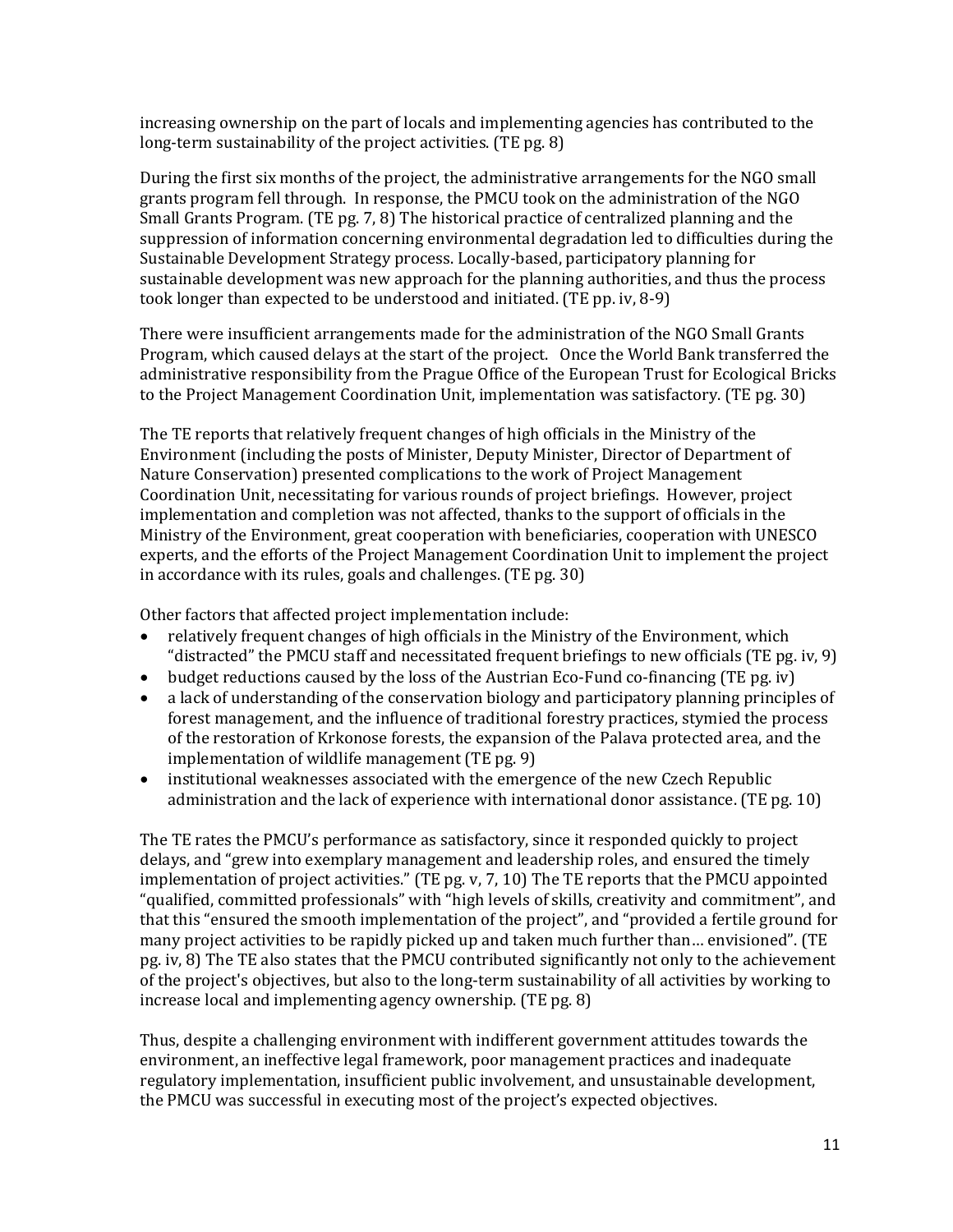The project established an effective network of agencies with a good information exchange mechanism and product delivery, and contributed to the sustainability of project results. (TE pg. 8, 29) Thus, the quality of the project execution by the PMCU is rated satisfactory.

# **8. Assessment of Project Impacts**

*Note - In instances where information on any impact related topic is not provided in the terminal evaluations, the reviewer should indicate in the relevant sections below that this is indeed the case and identify the information gaps. When providing information on topics related to impact, please cite the page number of the terminal evaluation from where the information is sourced.* 

**8.1 Environmental Change.** Describe the changes in environmental stress and environmental status that occurred by the end of the project. Include both quantitative and qualitative changes documented, sources of information for these changes, and how project activities contributed to or hindered these changes. Also include how contextual factors have contributed to or hindered these changes.

There was reduced environmental stress and improved environmental status as a direct result of project activities. The TE reports positive signs of improved ecosystem health. (TE pg. 3) The long-term biological integrity of the three national park areas targeted by this project is undeniably better protected than prior to the project. (TE pg. 9) Project activities that contribute to this improvement include wetlands restoration, and wild predator conservation, some of which have been replicated in areas outside of project implementation. (TE pg. 3) The project activities have had a positive effect in the project's three protected areas, but have also had spill-over effects on the management of the whole Czech Republic protected areas program. (TE pg. 3) Monitoring efforts show that populations of plants and insects are reappearing. (TE pg. 5) The number of plant/ animal species and individuals in the Palava wetland ecosystem has increased, and the first breeding of the Imperial Eagle in the Czech Republic occurred in the locale, possibly due to increased food availability. (TE pg. 4)

The TE lists other project activities that have reduced environmental stress and improved environmental status:

- Outputs from the GEF project are proving instrumental in efforts to expand the Palava Protected Landscape Area. (TE pg. 3)
- For the ex-situ conservation of endangered plants, locally-sourced seeds of some 40 species of endangered native plants were studied and germinated at a park facility, and then reintroduced into their original natural environments with high survival rates. (TE pg. 4)
- Telemetry studies of lynx lynx have led to cross-border management as well as providing a predator management plan for the entire Czech Republic (TE pg. 5)
- The maintenance of an integral part of an international waterfowl flyway in the Sumava wetlands is a significant global benefit produced by the project. (TE pg. 8)

**8.2 Socioeconomic change**. Describe any changes in human well-being (income, education, health, community relationships, etc.) that occurred by the end of the project. Include both quantitative and qualitative changes documented, sources of information for these changes, and how project activities contributed to or hindered these changes. Also include how contextual factors have contributed to or hindered these changes.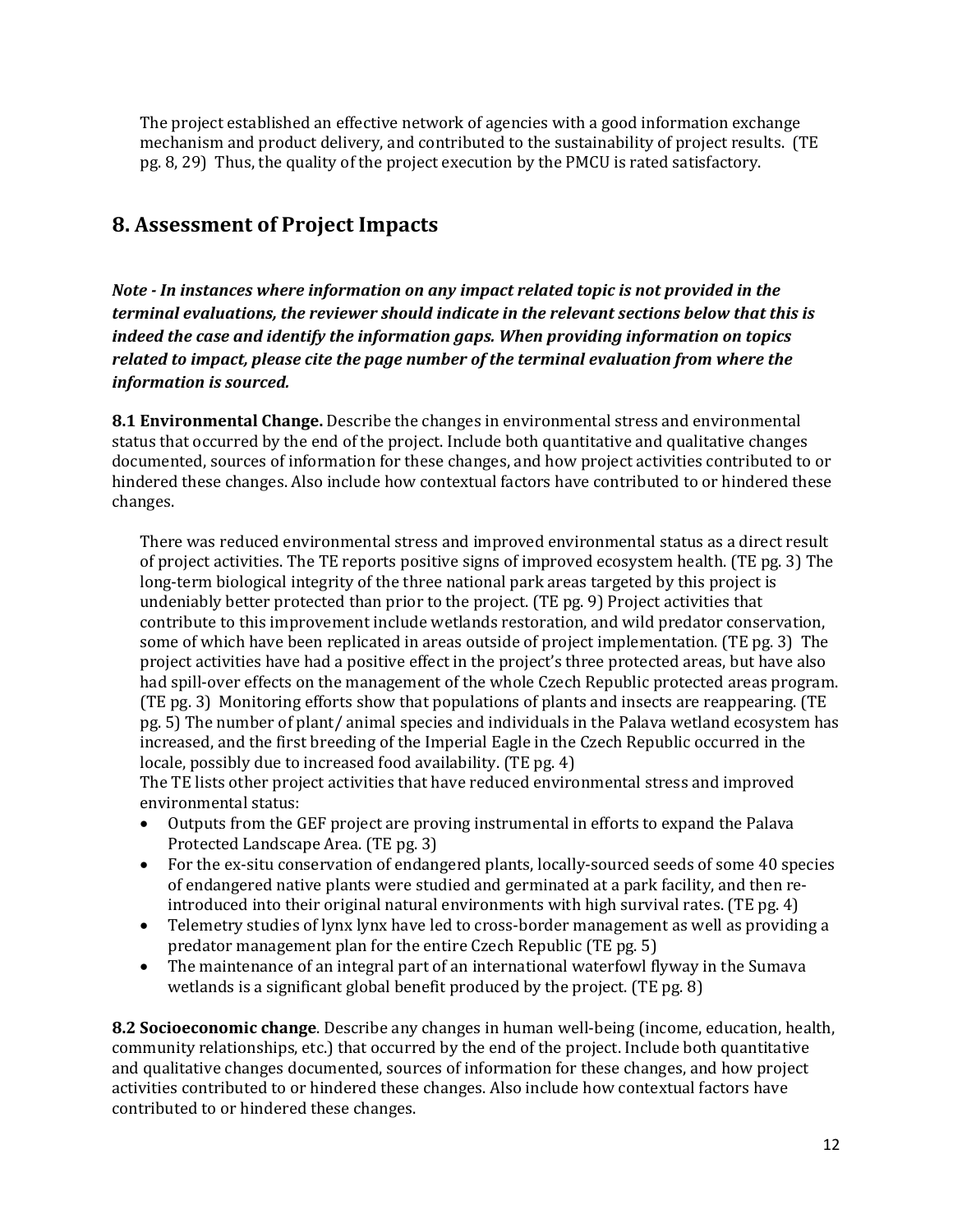The TE does not record any change in human well-being that occurred by the end of the project.

**8.3 Capacity and governance changes.** Describe notable changes in capacities and governance that can lead to large-scale action (both mass and legislative) bringing about positive environmental change. "Capacities" include awareness, knowledge, skills, infrastructure, and environmental monitoring systems, among others. "Governance" refers to decision-making processes, structures and systems, including access to and use of information, and thus would include laws, administrative bodies, trust-building and conflict resolution processes, informationsharing systems, etc. Indicate how project activities contributed to/ hindered these changes, as well as how contextual factors have influenced these changes.

**a) Capacities**- The TE reports the following changes in capacities:

- Project-wide, international cooperation and coordination for trans-boundary conservation were initiated under the auspices of the Project, including a regional workshop in Mikulov, which transferred the lessons learned and experience of the GEF projects in the Region. (TE pg. 3)
- In the Krkonose Biosphere, Polish and Czech administrations coordinated GIS software to jointly produce the first ecosystem maps, which pave the way for enhanced collaborative management of shared alpine ecosystems. (TE pg. 3-4)
- Public awareness programs have increased the awareness of the importance of biodiversity conservation in targeted local communities. (TE pg. 4)
- The success of the sustainable viticulture activities improved community relations with the Palava PLA administration, initiating changes in prevailing perceptions that PLA zoning only brings restrictions to development and limits benefits to local communities. (TE pg. 4)
- The project introduced, among other things, (i) support to NGOs via competitive small grants; (ii) expanded demonstrations in ecologically sound and sustainable land uses; (iii) international models for grant administration and management; (iv) the need for active community involvement and participation. (TE pg. 8)
- The initiation of local planning efforts with stakeholder participation represents an important advance in the civil society, and is best exemplified in Sumava. (TE pg. iv)

**b) Governance** – The TE reports the following changes in governance:

- The National Biodiversity Strategy and Action Plan will include many outputs or experiences of the GEF Project, including the Sustainable Development Strategies. The beneficiary areas have included most recommendations into their respective management plans and are working on proposals to continue activities that require further financial assistance. (TE pg. 11).
- The wildlife research and management activities in Sumava have led to national management plans. (TE pg. 10)

**8.4 Unintended impacts.** Describe any impacts not targeted by the project, whether positive or negative, affecting either ecological or social aspects. Indicate the factors that contributed to these unintended impacts occurring.

The TE does not report any unintended impacts that occurred by the end of the project.

**8.5 Adoption of GEF initiatives at scale.** Identify any initiatives (e.g. technologies, approaches, financing instruments, implementing bodies, legal frameworks, information systems) that have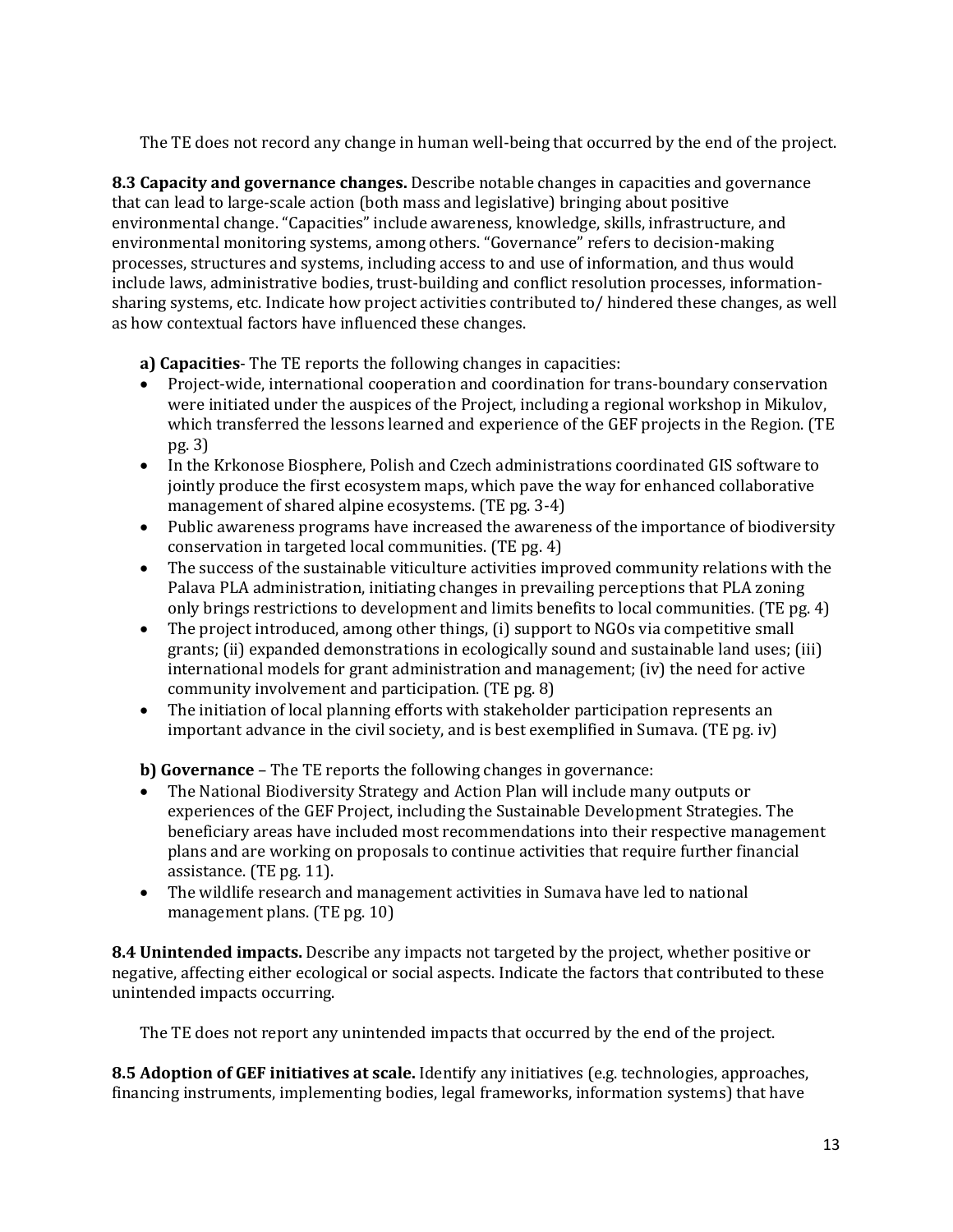been mainstreamed, replicated and/or scaled up by government and other stakeholders by project end. Include the extent to which this broader adoption has taken place, e.g. if plans and resources have been established but no actual adoption has taken place, or if market change and large-scale environmental benefits have begun to occur. Indicate how project activities and other contextual factors contributed to these taking place. If broader adoption has not taken place as expected, indicate which factors (both project-related and contextual) have hindered this from happening.

The TE reports the following evidence of adoption of GEF initiatives at scale:

- The viticulture, wetland restoration, and large predator management demonstration projects were judged very successful. (TE pg. 8) The results of the project's early demonstration viticulture sub-component near Palava were developed for experience transfer to other countries, with the assistance of a \$70,000 Czech Government grant. (TE pg. 5) A number of similar activities were carried out in areas of high biodiversity outside the selected PLAs in parallel to the GEF activities and based in part on project outputs. (TE pg. 9) **Replication, Adopted**
- The transboundary management of wildlife between Bavaria and Sumava is underway, with the adoption by German biologists of the methods and tools developed under this project. Many of the lessons learned on the Transboundary management of wildlife will be officially disseminated to other countries in transition, funded by a Czech government program for foreign assistance. (TE pg. 4) **Replication, Adopted.**
- National park, Protected Landscape Area (PLA) and Biosphere Reserve (BR) administrations are now sharing their experiences - including the state-of-the-art such as in the GIS program at Krkonose National Park (KRNAP) - with others, notably in other transition economy countries. (TE pg. iv) The sophisticated analysis stemming from the GIS program in Krkonose is recognized as state-of- the-art. Information sharing networks have been set up between research institutions and individuals, and GIS data layers are available on the World Wide Web. (TE pg. 5) **Replication, Established.**
- The in-country enthusiasm for the Sustainable Development Strategy approach has led to a program for disseminating lessons learned to other transition economy countries, funded by a Czech Government Multilateral Assistance Program (approximately US\$130,000). (TE pg. 6) **Replication, Established.**
- Lessons learned from these small grants programs in Slovakia and Czech Republic have been further developed in the Russia GEF Project now under implementation, and the GEF Central Asia Transboundary Biodiversity Protection Project. Particularly important were the insights related to governance, transparency, NGO abilities and the necessary incorporation of capacity building into grants for the NGOs. (TE pg. 7) **Mainstreaming, Adopted.**
- A Southern Appalachian study tour led to a regional sustainable development cooperative for 4 cities and 30 villages in Bohemia, a major departure from the existing planning approach. (TE pg. 7) **Replication, Adopted.**
- The cooperation between the Czech and Slovak governments contributed to higher NGO involvement and improved overall implementation. Both governments initiated a model of regional cooperation focused on the needs of Central and Eastern European Countries. (TE pg. 29) The TE asserts that regional and international cooperation was established and developed in many fields. (TE pg. 30) **Mainstreaming, Adopted.**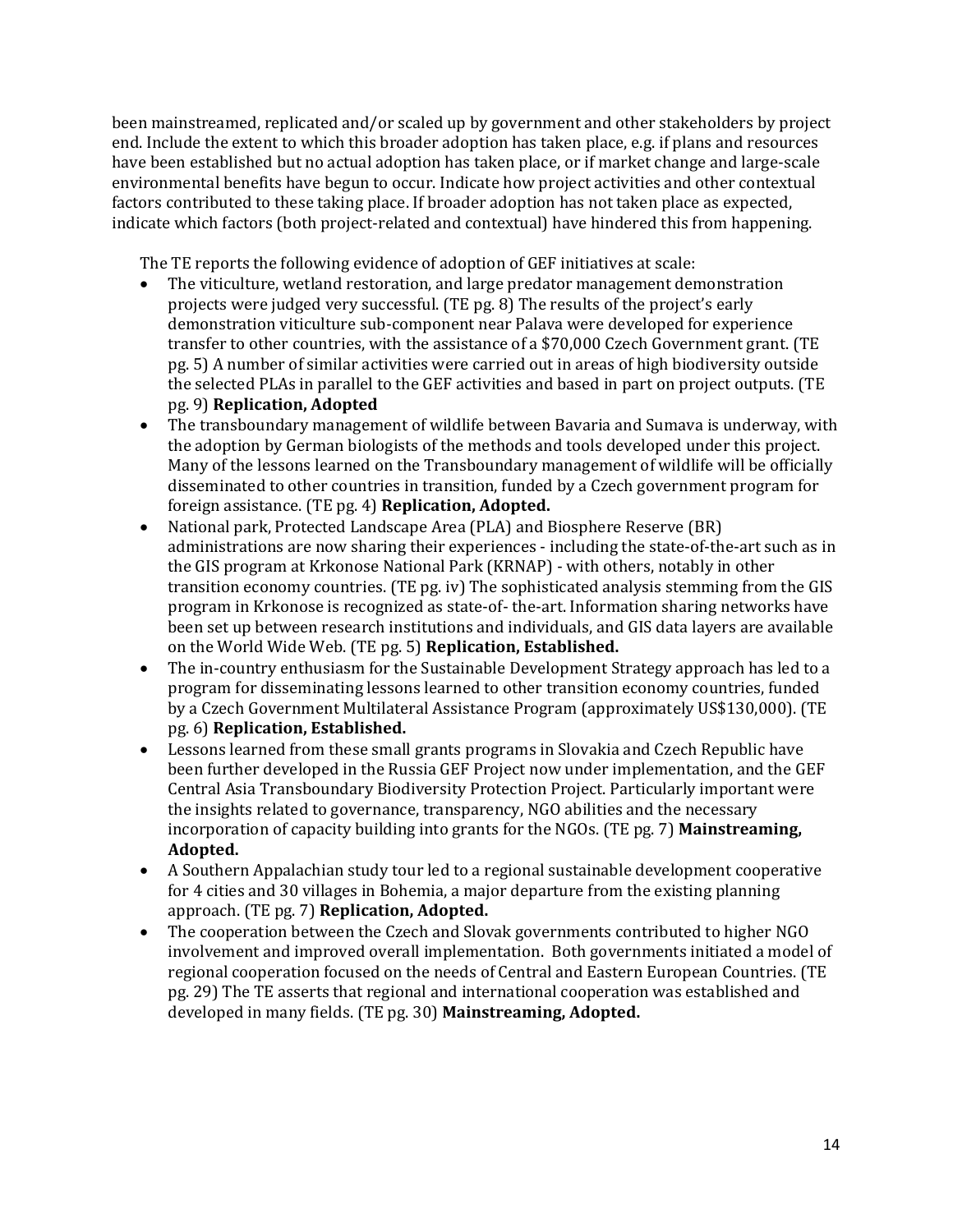#### **9. Lessons and recommendations**

9.1 Briefly describe the key lessons, good practices, or approaches mentioned in the terminal evaluation report that could have application for other GEF projects.

The TE lists the following lessons learned, based on discussions held during the completion mission and regional workshops:

- The role of Project Management Coordination Unit is to coordinate and support the implementing agencies that are ultimately responsible for the project activities not only during the project lifetime but also once the project is completed. (TE pg. v)
- Professional development is a vital step in building human and institutional capacity. (TE pg. v)
- Involving NGOs during implementation is complementary and a substantive contribution to the success of the project. (TE pg. v)
- The initial timescale (3 years) was overly ambitious, due to a combination of slower than envisaged progress in implementation and an over optimistic implementation schedule. An over optimistic implementation schedule is a design flaw and a critical lesson learned and should be taken into account in preparing subsequent operations. Slower than envisaged progress in implementation was due to the steep learning curves for new and often advanced concepts (sustainable development), technical tools (GIS) and approaches, and the PCMU's accession of capability, working style and real understanding of agreed project activities. (TE pg. vi)
- Efforts to engage foresters and foresters/game managers needed more focus. The genetic research and wildlife management in areas under forestry control requires long-term educational inputs, more consistent consultation and a new rewards system recognizing benefits beyond commercial fiber production. (TE pg. vi)
- Explicit targets and indicators for measuring progress need to be established at the outset. The absence of indicators can at best be characterized as a short coming of project design. (TE pg. vi)

9.2 Briefly describe the recommendations given in the terminal evaluation.

The TE lists the following recommendations:

- A needs assessment should occur early in the project or at project design to ensure new skills/knowledge are better integrated during implementation. Issues such as budget constraints and understaffing may limit the full application or transfer of knowledge obtained in the training process. (TE pg. v)
- An over optimistic implementation schedule is a design flaw and should be taken into account in preparing subsequent operations. (TE pg. vi)
- Explicit targets and indicators for measuring progress need to be established at the outset. (TE pg. vi)